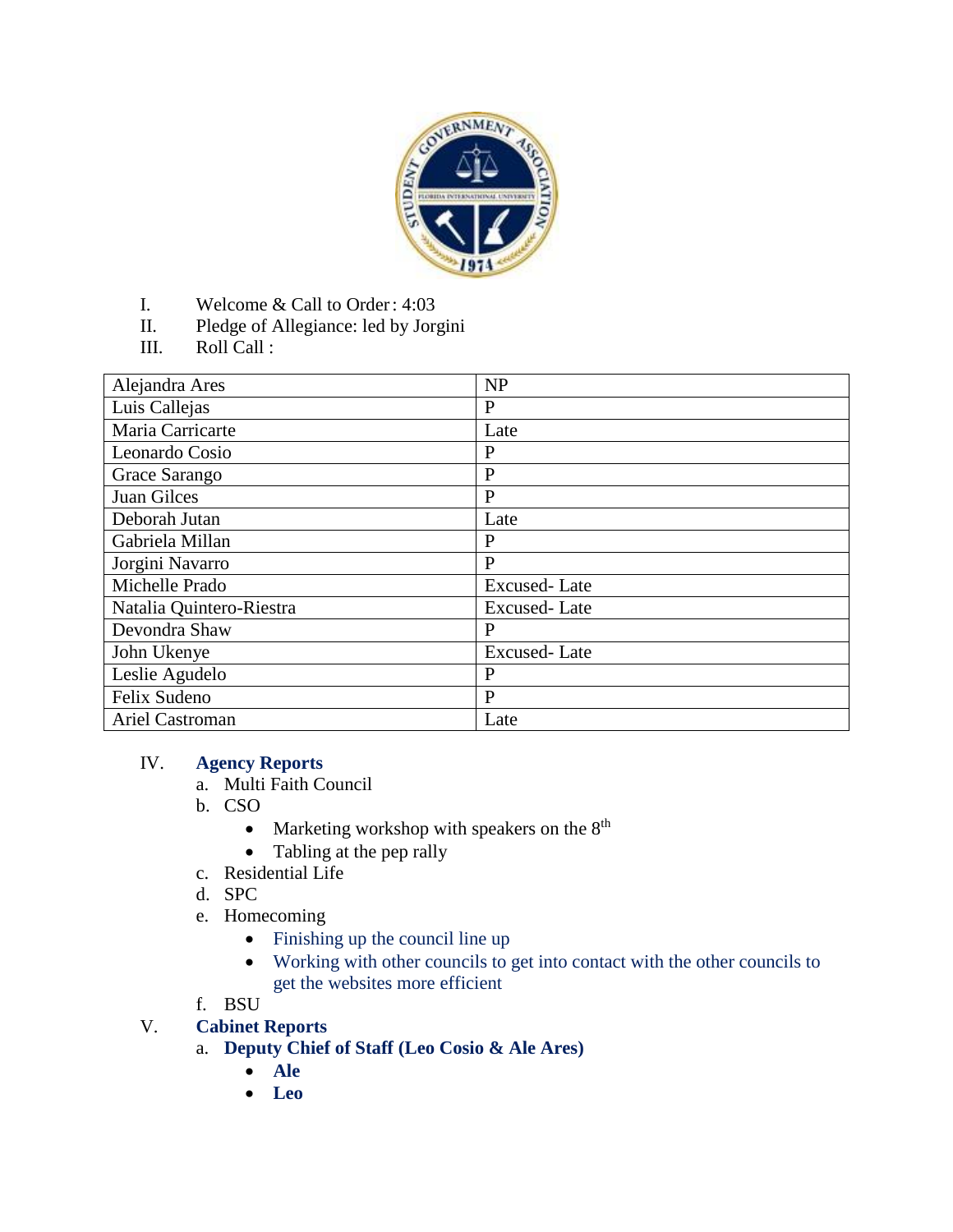- o Volunteered at the food pantry and learned a lot about the students who use the pantry. The CLS office provides it.
- o Also working with Matthew on the climate summit that is happening in April, meeting with Alexis
- b. **Marketing Coordinators (Maria Carricarte)**
	- I am posting everything anyone sends me, please continue to send me flyers and photos
	- Please like and share items shared by our page
- c. **Student Experience Coordinator (Natalia Quintero-Riestra)**
	- Working with Alexis for Mangohacks that will happen this weekend

## d. **Student Development Coordinator (Michelle Prado)**

- Meeting with Mary Corbin and Ariel is happening next week to discuss April LGBT events
- Had a meeting with MPAS to discuss goals of Pride and Politics
	- o Wanted to make sure that the direction was the same, in the process of contacting the solo Pride group in the law school see who is interested
- Talked to the DRC and waiting for the architecture school
- e. **Student Support Coordinator (Ariel Castroman)**
	- Last weeks, April LGBT event meeting is being rescheduled.

## f. **Panther Rage Coordinator (Deborah Jutan)**

- Waiting for the event today
	- o Need volunteers to help with some people to come and be with giveaways, food, etc.
	- o The set up will be at 3:30 and volunteers are needed, also take down will be at 6:30
- a. **Veteran Affairs Coordinator (Leslie Agudelo)**
	- **i.** No report

# b. **Special Events Coordinator (John Ukenye & Grace Sarango)**

#### **John**

- o Moved the hunting ground event to the SIPA and moving it up to 4-6 and everything is staying the same. The event will happen at the same time as the RHA/Womens Center
	- CAPS will send in people to help

# **Grace**

- o I got invited by the Vital Voices Organization, to attend the 15th annual Global Leadership Awards next Wednesday in Washington DC, this is a great opportunity for SGA to network and talk about different initiatives we can contribute with them for future events at FIU.
- o I have an upcoming meeting with Shannon to talk about prerecharge events.

# c. **Lobbying Coordinator (Felix Sedeno)**

- **i.** Letters were sent out to the representatives and a page will be made for the FIU expansion
- d. **Governmental Affairs Coordinator (Devondra Shaw)**
	- **i.** The It's On US meeting was yesterday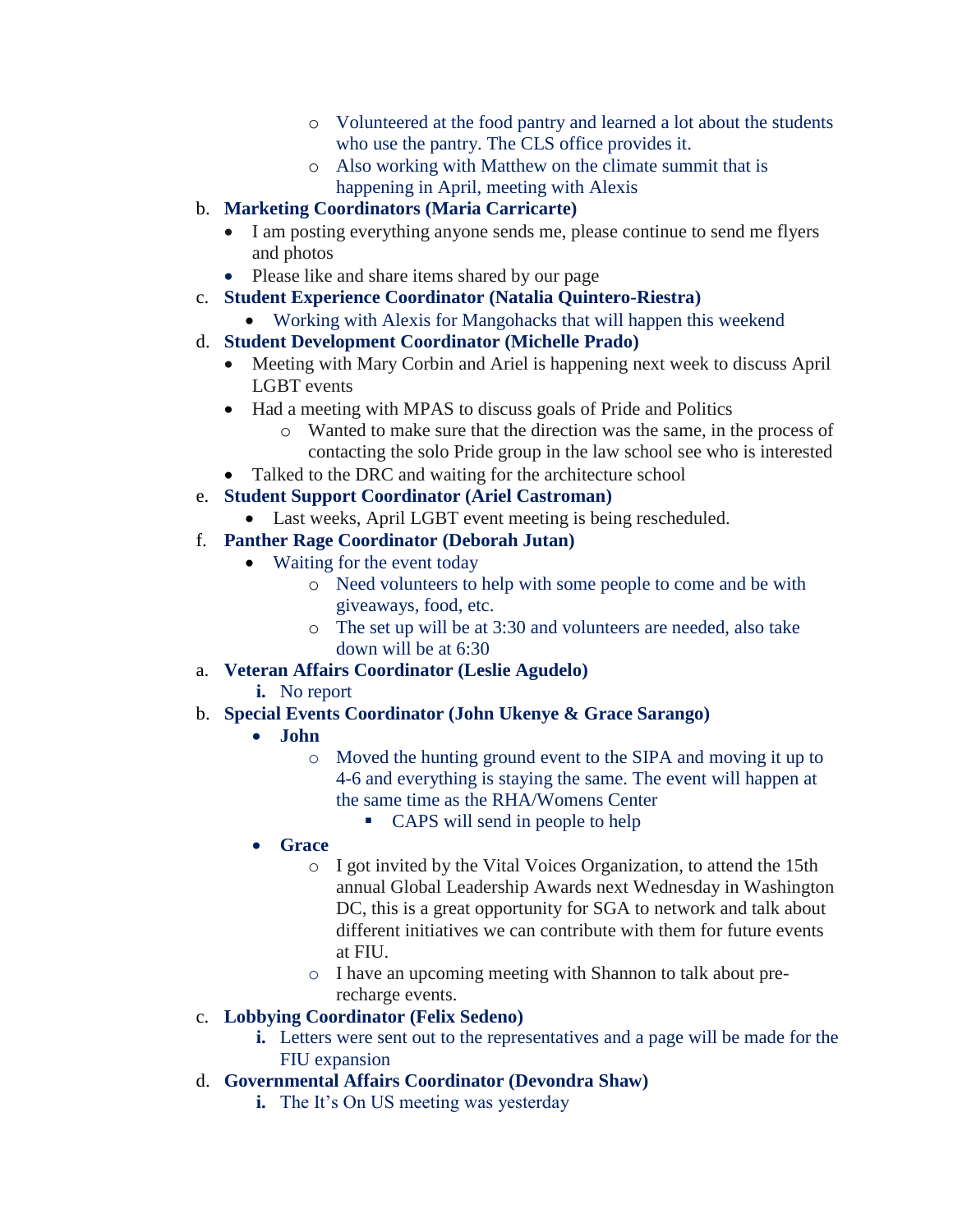- **ii.** The HAVEN program will be mandatory for the incoming students and it used to be optional
- **iii.** The solution to end cat calling for the "trap" area was to eliminate the benches and add lighting and trees instead
- e. **Intern Coordinator (Jorgini Navarro)**
	- Yesterday, interns had a resume-building workshop. They learned important facts and the correct way to write resume; they also learned interview skills that will be beneficial to them.
	- Interns will also be signing up for the pep-rally on Thursday.
	- 3 of the Interns are working on their digital story for the banquet.
- f. **(Luis Callejas)**
	- **i.** last and final information session will be tomorrow, candidates who do not attend then they will be disqualified
	- **ii.** the Ballot test was done last week and the issue should be fixed but maybe it will be done again. The problem was identified
	- **iii.** tabling in March and order flyers
	- **iv.** coordinate with BBC to get an email about both election dates
	- **v.** campaign already started, 6:30 on Monday
	- **vi.** submissions of expenses were due yesterday, meeting with the financial supervisor to audit all documents
	- **vii.** next Wednesday will not be here, deputy will be here in attendance.
	- **viii. All candidates who want to do an event or even tabling needs to complete on OrgSYNC to notify the board at least 5 business days in advance.**

#### VI. **Chief of Staff Report –** *Gabriela Millan*

- a) Transitioning Packets
	- a. Start working on the transitioning packets
	- b. Collect contacts or projects that you are working on can be moved on to next year
	- c. They will be due at the end of March beginning of April
	- d. If you need help let us know
- b) Sign up to volunteer for Deborah's Pep Rally Event
	- a. Advertise the event to get good results
- c) April  $28<sup>th</sup>$  is the end of the year SGA banquet
	- a. Thursday 3-5
- d) One on Ones
	- a. Schedule the one on one to figure out a time
- e) Make sure to be here on time for the meeting
- VII. Announcements
	- a. The Judicial Board is filled and there will be a hearing that will be held
	- b. For any questions, contact him
	- c. Will be doing an informative session during the Joint session
	- d. The student senate passed the resolution regarding the Nature Preserve
	- e. Met with the CFO, Tuesday and agreed to a Town hall next Monday during Senate with Lunsford. The E-board will come up with a framework for the town hall. Lunsford will send out an email about the town hall